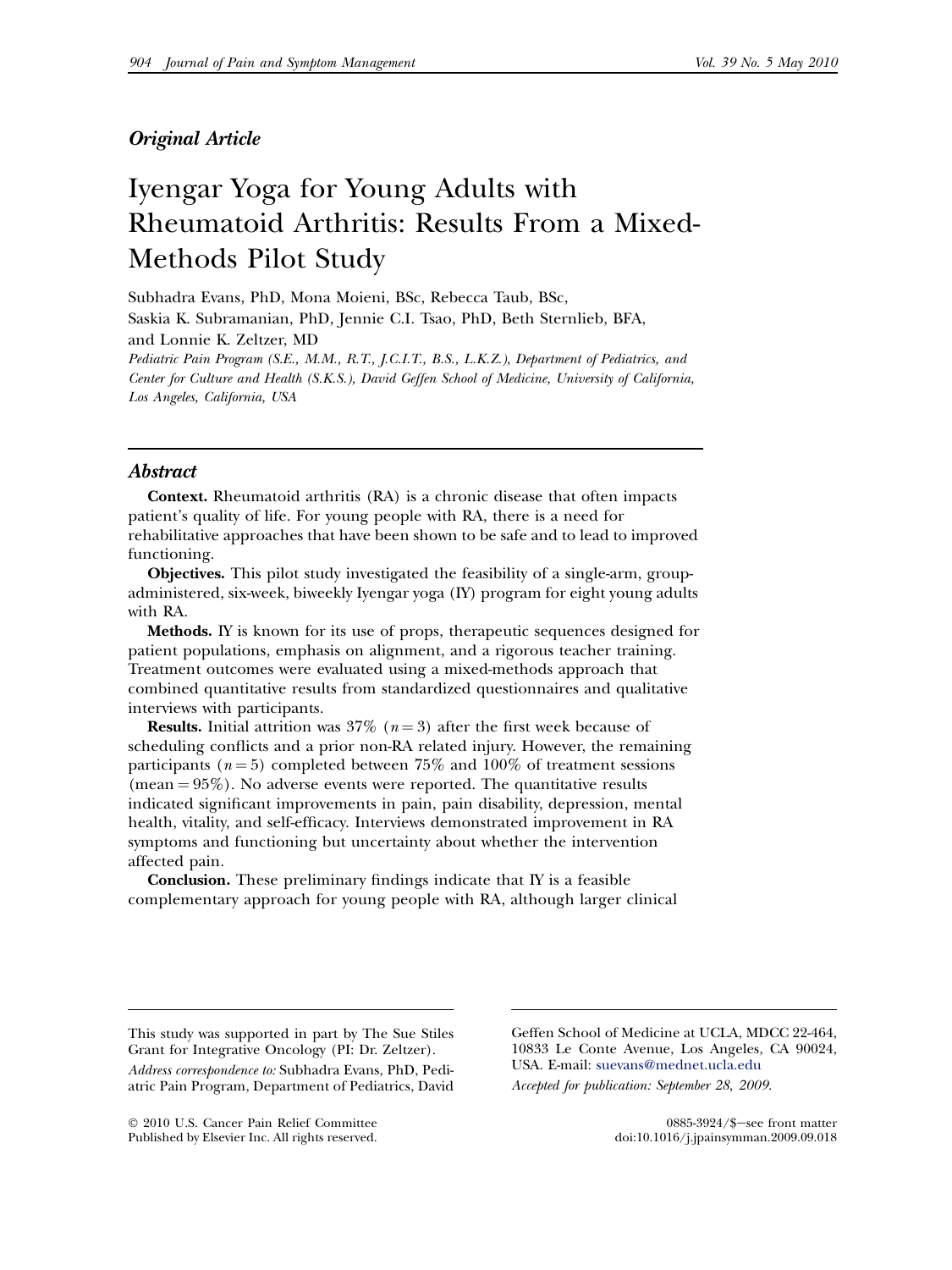trials are needed to demonstrate safety and efficacy. J Pain Symptom Manage 2010;39:904–913. © 2010 U.S. Cancer Pain Relief Committee. Published by Elsevier Inc. All rights reserved.

#### Key Words

Yoga, arthritis, young adults, pain

## **Introduction**

Rheumatoid arthritis (RA) is a chronic disabling disease that can greatly compromise the health-related quality of life (HRQOL) and daily functioning of sufferers. Common symptoms of the disease include pain, swelling, stiffness, and loss of joint function. Disability is high within this population, and 60% are unable to work within a decade of initial diagnosis. Furthermore, people with RA evidence diminished functioning and shortened life expectancy. Although RA is more typically diagnosed in adult populations, many young people are affected. Using an estimated annual prevalence of 1.3% for those younger than 25 years derived from the National Health Interview Survey, close to 400,000 children, adolescents, and young adults suffer from arthritis in the United States.<sup>[1](#page-9-0)</sup> The economic burden of the condition is high across adult and pediatric popula-tions.<sup>[2](#page-9-0)</sup> The cost to individual quality of life is also substantial. HRQOL is particularly affected when arthritis develops in childhood and adolescence, with pain, compromised physical functioning, depression, and social isolation commonly occurring.<sup>[3,4](#page-9-0)</sup>

The goals of treatment include preventing disability and preserving well-being in addition to reducing pain, inflammation, and joint damage.<sup>[5](#page-9-0)</sup> Established treatment approaches often involve lifestyle modifications (diet, exercise, and stress reduction), medication, surgery, and physical therapy. Major biological advances have been made in recent years, and aggressive pharmacologic treatment has resulted in patient improvements in a range of outcomes including quality of life. However, not all patients respond effectively to treatment, $6$  and the use of some biological agents has been associated with medical risks and socioeconomic costs. $7$  Even when joint inflammation is medically controlled, some young

patients experience RA-related disability,<sup>[8](#page-9-0)</sup> suggesting the utility of complementary rehabilitation efforts, such as yoga.

For young RA patients, there is a need for supplementary evidence-based behavioral approaches that can be used alongside conventional medical treatment in the prevention of disease progression, psychosocial impairment, and disability. Studies of yoga for older adults with arthritis have demonstrated improvements in physical functioning, pain, and strength. $9-12$  $9-12$  Although it is likely that young RA patients would similarly benefit from yoga, there have been no systematic investigations of the effects of yoga in this population. There is a compelling need for this research given the compromised educational, work, and social functioning of many young patients.

This exploratory pilot study used a singlearm repeated measures design to test the feasibility of yoga as an innovative, safe, costeffective prevention, and psychosocial risk reduction program for young RA patients. Iyengar yoga (IY) is a unique prevention and risk reduction approach in its emphasis on precise anatomical alignment, use of supportive props, specific sequences of asanas (postures), and potential to address physical and psychospiritual functioning. The rigorous and standardized training that certified IY teachers undergo, including knowledge of physiology, anatomy, and yoga philosophy, support the reliability and safety of IY.

The aims of the study were to test the feasibility of IY to manage RA-related pain and functioning and to explore initial evidence of the safety and efficacy of IY for this population to inform a future large-scale clinical trial. We used a mixed-methods approach incorporating quantitative (standardized questionnaires) and qualitative (interview) methods to capture the range and depth of participants' experiences in the program.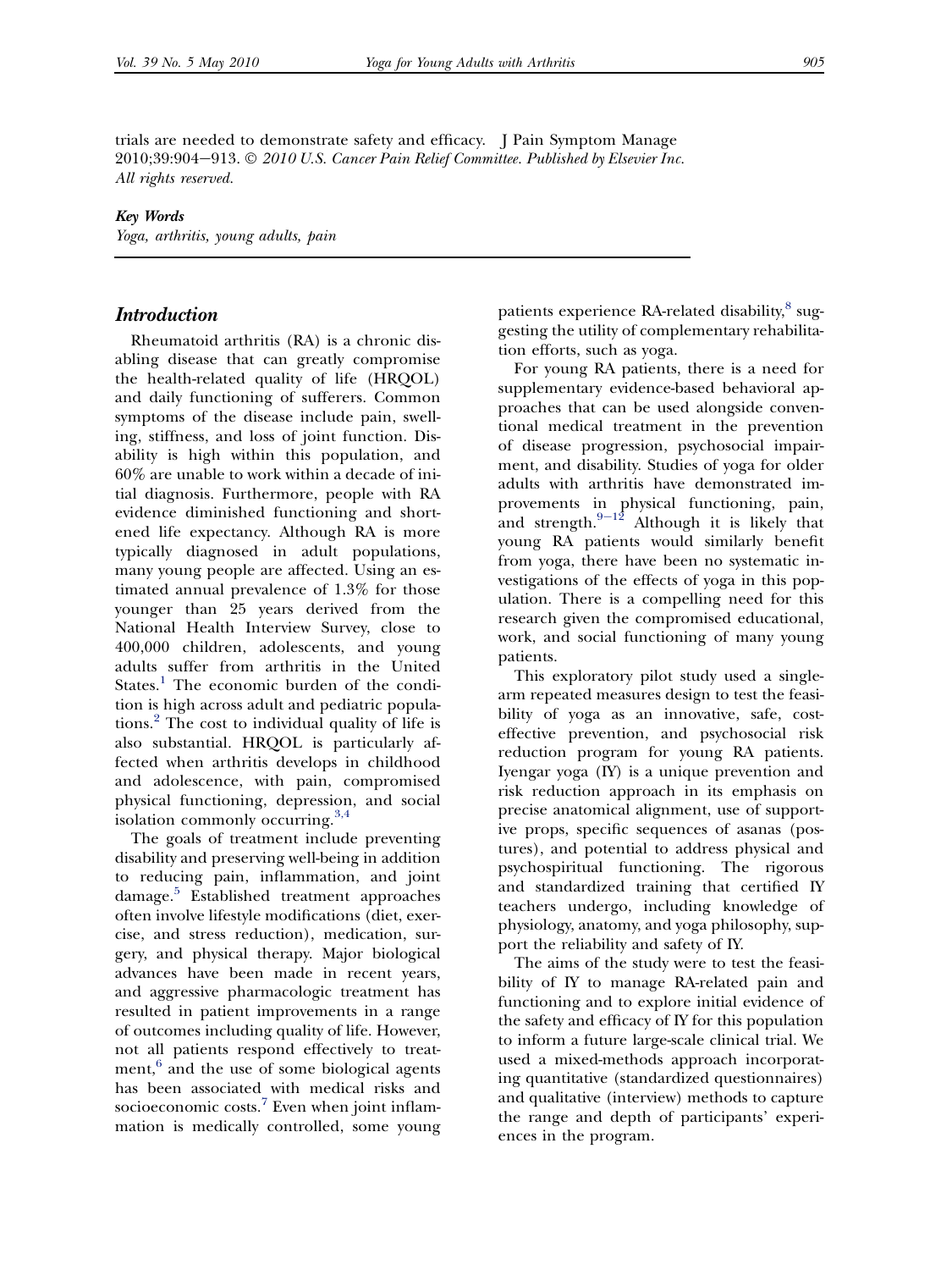## **Methods**

#### Participants

Sixteen participants were originally screened for the study. Eight participants met inclusion criteria and were enrolled in the study. The inclusion criteria included diagnosis of RA for at least six months according to the revised 1987 American College of Rheumatology (ACR) criteria, aged between 18 and 35 years, concomitant use of disease-modifying antirheumatic medications was permitted provided doses were stable for eight weeks, concomitant use of nonsteroidal anti-inflammatory drugs (NSAIDs) and low-dose corticosteroids stable for four weeks, ability to provide written informed consent, and ability to speak and understand English. Inclusion was determined during a phone screening session with a qualified assistant. All participants were told that they would be participating in a pilot study on a group-administered yoga program for young adults with RA.

During interviews conducted before the start of the IY treatment, all participants expressed limitations in range of motion in joints. Participants cited hips, knees, wrists, shoulders, and fingers as sources of worst joint pain. Four of the five study completers were regularly taking NSAIDs to relieve pain, and three of the five were taking at least two disease-modifying antirheumatic drugs. One participant was currently taking prednisone. None of the participants had any self-reported comorbid chronic conditions. The duration of RA ranged from 8- to 28 years (mean [standard deviation]  $(SD) = 16$ [8.5] years). Although all participants received a diagnosis of RA by a rheumatologist, their medical history was not available to detail the severity of disease or total number of joints affected.

Participants were recruited using advertisements in rheumatology offices and through arthritis support group newsletters. Participants who lived greater than 25 miles from the yoga studio where classes were undertaken were offered \$10 each session attended to cover gas expenses. Full ethical approval for this study was received from the UCLA Institutional Review Board, Office for Protection of Research Subjects.

#### Procedure

After screening via telephone by a researcher, eligible participants completed

a battery of questionnaires as detailed below. These questionnaires were also administered postintervention after the IY program, at which point subjects were also interviewed in person regarding their experiences in the program. Interview items asked about potential postintervention changes in physical and psychological functioning, including pain and RA symptoms. In addition, a weekly monitoring form (as described below) was administered by either telephone or email two weeks before the intervention by a trained researcher, then weekly during the intervention, and at a two-month follow-up. During the follow-up period, participants were not given specific instructions regarding yoga. When requested, they were provided with referral information regarding IY teachers in their area.

Participants were instructed to continue with their ongoing medical care for the duration of the study. Medication use and physical activity were tracked by the weekly monitoring form (as described below).

IY Program. IY is a traditional form of yoga taught in the lineage of B.K.S. Iyengar, who is known for his prominent texts on yoga and his innovative teaching techniques, including the use of props and therapeutic sequences. Iyengar has developed specific methods of teaching therapeutic [yoga p](#page-9-0)ractices to people with health problems.<sup>13–15</sup> The emphasis on alignment in this practice protects the joints and is unlikely to irritate inflamed joints, and the use of props to reduce tension and stress is believed to reduce inflammation. Focus on the alignment of the posture, the breath, and nonjudgmental awareness of gripping, tension, and body sensation provides additional meditative benefits.

A full range of yoga postures was taught to the students participating in the study, including supine poses, passive backbends, standing poses, supported inversions, twists, seated postures, and forward bends. Examples of the postures are included in [Table 1.](#page-3-0) The postures were taught with the necessary props to protect the joints, increase circulation, and develop extension and strength without tension or stress. The classes were sequenced over time, and as students developed skills, more challenging postures were introduced. Individual limitations were addressed as needed for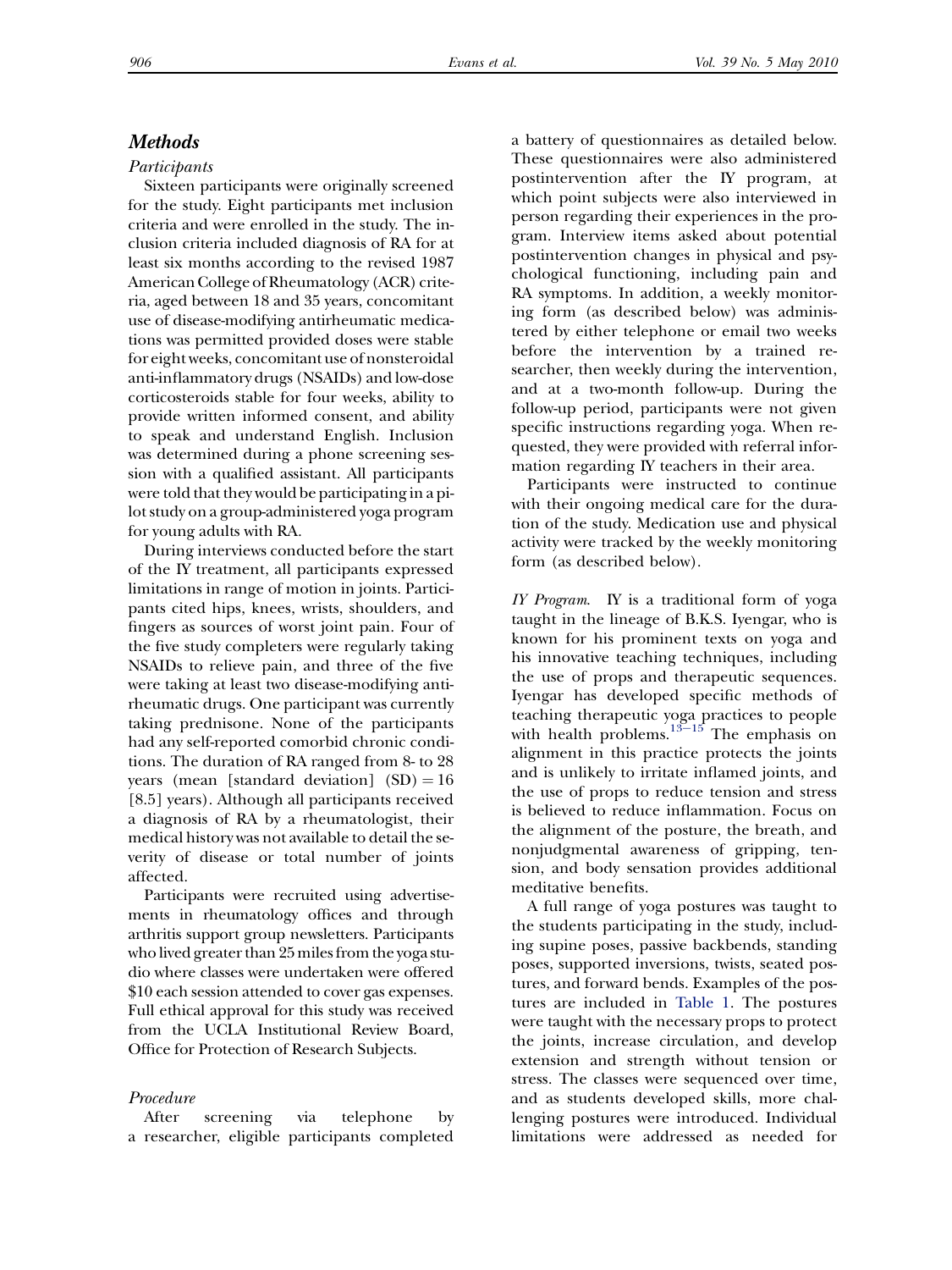<span id="page-3-0"></span>

| <b>Examples of Yoga Poses Included in the Intervention</b> |                                  |                                                  |  |  |  |  |
|------------------------------------------------------------|----------------------------------|--------------------------------------------------|--|--|--|--|
| Action                                                     | Pose Name                        | Description                                      |  |  |  |  |
| Supine                                                     | Supported Savasana               | Corpse posture                                   |  |  |  |  |
|                                                            | Supta Baddhakonasana             | Reclining bound angle pose                       |  |  |  |  |
| Seated posture                                             | Upavista Konasana                | Seated angle pose                                |  |  |  |  |
| Seated twist                                               | Bharavajasana                    | Torso twist                                      |  |  |  |  |
| Inversion                                                  | Rope Sirsana                     | Rope headstand                                   |  |  |  |  |
|                                                            | Salamba Sarvangasana             | Chair shoulder stand                             |  |  |  |  |
| Backbend                                                   | Viparita Dandasana               | Inverted staff posture on two chair              |  |  |  |  |
|                                                            | Setubandha Sarvangasana          | Full bridge posture supported by bench           |  |  |  |  |
| Forward bend                                               | Adhomukha Svanasana              | Downward dog at the wall, ropes hands on a chair |  |  |  |  |
| Standing postures                                          | Utthita Tikonasana               | Triangle posture                                 |  |  |  |  |
|                                                            | Tadasana Urdhva Baddha Hastasana | Mountain posture with bound hands                |  |  |  |  |

Table 1 Examples of Yoga Poses Included in the Intervention

pain, range of motion in particular joints, and fatigue. The classes were taught by an experienced junior intermediate IY teacher; an introductory level IY teacher assisted. A senior IY teacher served as an advisor.

The IY program lasted six weeks, with two sessions of yoga per week. Each session was for 1.5 hours, resulting in a total dose of 18 hours of IY. One makeup class per week was made available for participants who could not attend the regular session.

#### Measures

Pain and Functioning. The Pain Disability Index (PDI) was used to measure pain-related functioning.<sup>[16](#page-9-0)</sup> The PDI assesses the impact of pain on ability to participate in basic life activities, including home responsibilities, recreation social activity, sexual behavior, self-care, and life support activity. Patients rate their level of disability on a rating scale of  $0-10$ . A higher score indicates more disability. Good internal reliability ( $\alpha = 0.82$ ) and validity have been reported.<sup>[16,17](#page-9-0)</sup>

The Health Assessment Questionnaire (HAQ) assesses arthritis-specific disability.[18](#page-9-0) Items include questions about dressing, grooming, rising, eating, walking, hygiene, reaching, grip, and making activities. The HAQ is one of the most widely recognized measures of patient functioning, with accept-able reliability and validity.<sup>[18](#page-9-0)</sup> The HAQ asks about pain in the last week from 0 (no pain) to 100 (severe pain). A higher score indicates worse functioning and pain.

The Short Form-36  $(SF-36),^{19}$  $(SF-36),^{19}$  $(SF-36),^{19}$  a generic HRQOL measure, yields an eight-scale profile of functional health and well-being. The SF-36 performs comparatively better than other

HRQOL measures in terms of reliability, validity, and respondent or administrative burden.[20](#page-9-0) Vitality, physical functioning, and mental health scales were used. A higher score denotes increased quality of life.

A weekly monitoring form assessed patients' weekly pain, anxiety, depression, and energy ratings using a  $0-10$  numeric rating scale. For example, patients were asked to rate their average pain over the past week from 0 (no pain) to 10 (worst pain imaginable). Participants were also asked to report any adverse events during the classes, any changes in medication, home practice of yoga, and level of physical activity.

Psychospiritual Functioning. The Brief Symptom Inventory  $(BSI-18)^{21}$  was used to measure mood by asking patients about their anxiety, somatization, and depressive symptoms in the past seven days on a five-point Likert scale ranging from "not at all" to "extremely." The BSI-18 has shown good internal consistency and validity.<sup>[21](#page-9-0)</sup> Higher scores denote more symptoms.

The Arthritis Self-Efficacy Scale<sup>[22](#page-9-0)</sup> was used to assess arthritis patients' beliefs that they can perform specific tasks or behaviors to cope with the consequences of chronic arthritis. The scale has 20 items to measure pain, function, and other symptoms. Higher scores indicate greater self-efficacy.

The Chronic Pain Acceptance Questionnaire $^{23}$  $^{23}$  $^{23}$  measures the degree to which patients are willing to accept and move on with life despite pain. This is a 20-item measure with acceptable reliability ( $\alpha = 0.78 - 0.82$ ) and validity.<sup>23</sup> An average of the activity engagement and pain willingness subscales was computed. Higher scores denote greater acceptance.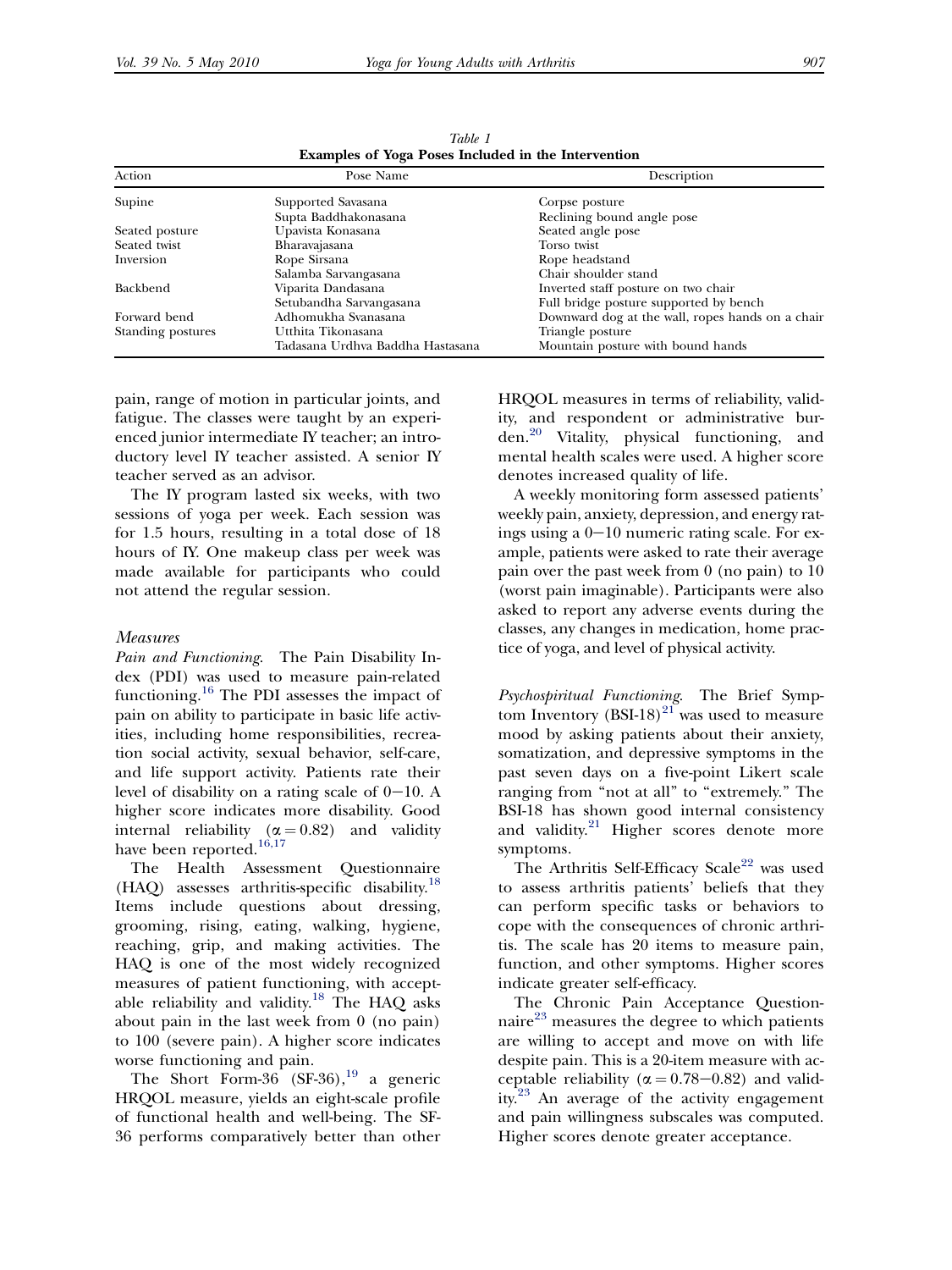The 15-item Mindfulness Attention Aware-ness Scale<sup>[24](#page-9-0)</sup> measures attention to what is occurring in the present moment, with higher scores denoting more mindfulness. Internal consistency and convergent and discriminate validity are high.<sup>[24](#page-9-0)</sup>

Qualitative Methods. Semistructured interviews were carried out at the end of the intervention. Topics included perceptions of the impact of the IY program on functioning including any changes in pain, symptoms, or mood, whether the program met participants' expectations, social effects, what was/was not helpful, and whether the intervention was a good match for RA. Only responses related to pain and RA symptoms are included.

#### Statistical Analysis

Because of the preliminary nature of this study, analyses were based on the data from study completers only  $(n = 5)$ . Demographic characteristics were described as means and SDs for continuous variables and frequency counts and percentages for categorical variables. For the quantitative analyses, nonparametric Wilcoxon tests of dependent samples were calculated because of the small sample size and the possibility that the data did not have a normative distribution. Significance tests were set at 0.05, although trends at 0.10 were also noted. Effect sizes (using Cohen's d comparing mean changes from baseline to postintervention) were calculated to show magnitude and direction of the effect of the yoga intervention. Values of Cohen's d of 0.20, 0.50, and 0.80 represent small, medium, and large effect sizes, respectively.<sup>[25](#page-9-0)</sup> Data from the weekly monitoring form were depicted graphically to provide an overview of trends across the intervention. The sample size was not sufficiently large to perform trend analyses. To assess feasibility, the percentage of respondents completing the weekly monitoring form was calculated.

For the qualitative data, ethnographic content analysis was used because we wished to systematically integrate it with the close-ended quantitative data. This technique involves the creation of a codebook based on variables identified by the researcher as relevant to the research questions and goals. Texts are read, and codes are assigned to relevant portions

of the text and entered. The process is iterative, however, and code categories are revised, expanded, and created as research progresses. Thus, the qualitative data recorded on audiotape were transcribed and entered into Microsoft Word. After the interviews had been read in detail twice by two different researchers, main themes were identified and coded according to variables that were consistent with the quantitative data. Corresponding quotes were entered into Microsoft Excel to create tables identifying the main themes.

Quantitative and qualitative measures were used to cross-validate the qualitative and quantitative data (triangulation), clarify the data from one method with the data of another (complementarity), and broaden the depth of the data (expansion).<sup>[26](#page-9-0)</sup>

# **Results**

#### Quantitative Data

During the first week of yoga classes, three participants dropped out. These participants cited a prior non-RA related injury and scheduling conflicts as reasons for withdrawal. Of the remaining five participants, 80% were female. The age range of the remaining five participants was  $24-31$  years, with a mean (SD) age of  $28$ (2.70) years. Two participants were identified as Hispanic and three identified as Caucasian non-Hispanic. Attendance ranged from 75% to 100%, with a mean of 95%. All participants completed the weekly monitoring form each week. Participants reported virtually no yoga at home. The only reported at-home yoga practice was by one participant who practiced yoga one time for 10 minutes. Baseline physical activity scores began high at an average of 103.5 minutes per week  $(SD = 111.4)$ , dropped during the first week of classes to 56.5 minutes per week  $(SD = 62.3)$ , and then increased each week to reach 116.5 minutes per week  $(SD = 116.0)$  by the last week of classes. At the two-month follow-up, physical activity had dropped to 82.5 minutes per week  $(SD = 70.4)$ . No adverse events were reported in the weekly monitoring forms or during the interviews. Four of the five participants attended the available makeup class.

As summarized in [Table 2](#page-5-0), participants reported significantly less pain, pain disability,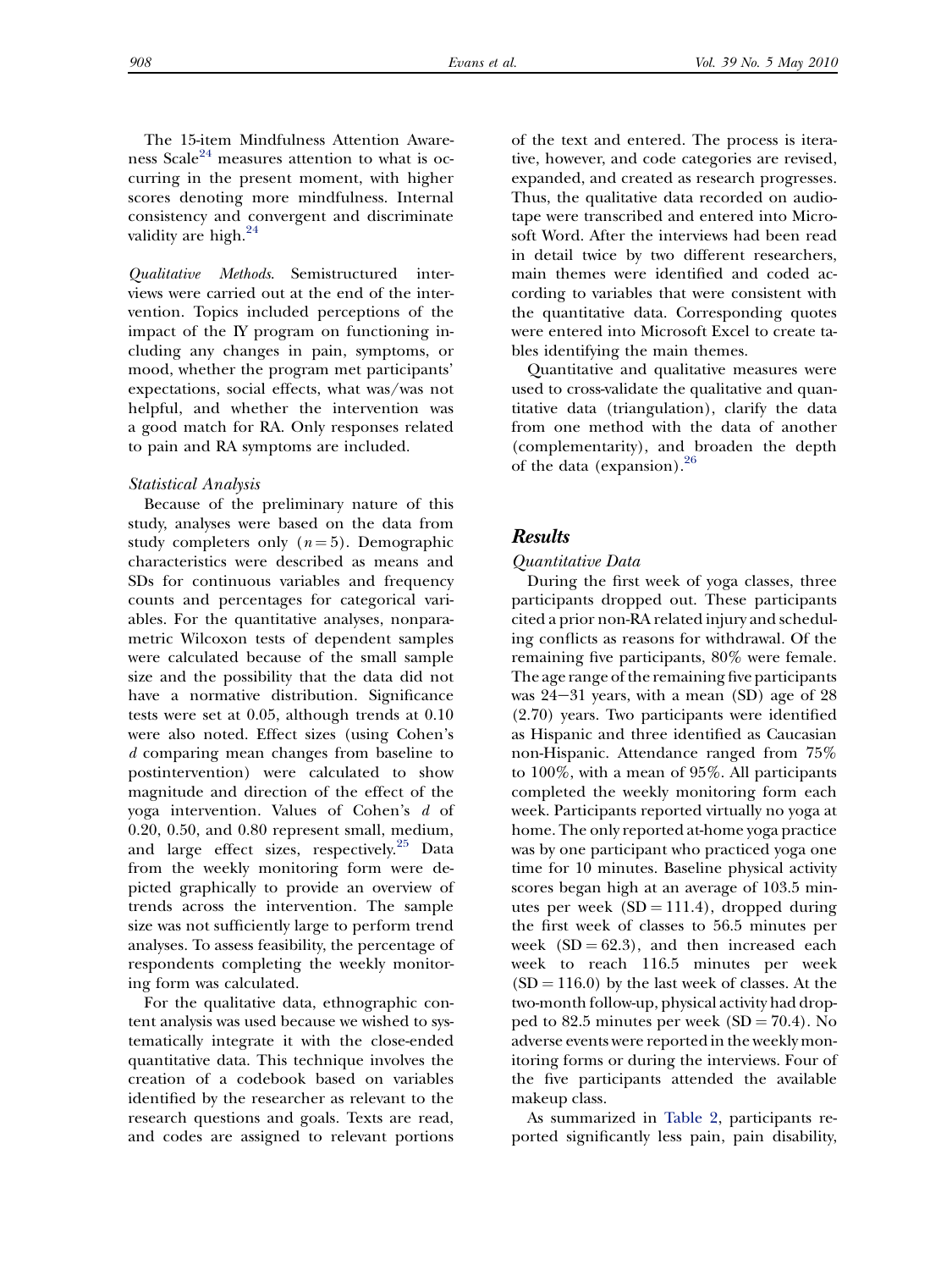<span id="page-5-0"></span>

| Pre- and Postintervention Score Differences with Effect Sizes |              |              |       |                 |                                                                                           |  |  |  |
|---------------------------------------------------------------|--------------|--------------|-------|-----------------|-------------------------------------------------------------------------------------------|--|--|--|
| Measure                                                       |              |              |       |                 | Pre-Yoga Mean (SD) Post-Yoga Mean (SD) % Difference Wilcoxon Test Effect size (Cohen's d) |  |  |  |
| Pain Disability Index                                         | 25.4 (20.59) | 23.2 (19.68) | $-09$ | $-2.1^{\circ}$  | 0.12                                                                                      |  |  |  |
| <b>HAQ</b>                                                    |              |              |       |                 |                                                                                           |  |  |  |
| Disability                                                    | 1.08(0.57)   | 0.78(0.72)   | $-28$ | $-1.51$         | 0.46                                                                                      |  |  |  |
| Pain                                                          | 51 (31.30)   | 25.6 (32.19) | $-50$ | $-2.0^a$        | 0.80                                                                                      |  |  |  |
| SF-36                                                         |              |              |       |                 |                                                                                           |  |  |  |
| Physical functioning                                          | 44 (32.67)   | 57 (34.02)   | 30    | $-1.63$         | $-0.39$                                                                                   |  |  |  |
| Vitality                                                      | 34 (15.97)   | 58 (23.08)   | 71    | $-2.03^{\circ}$ | $-1.21$                                                                                   |  |  |  |
| Mental health                                                 | 49.6 (27.8)  | 72.8 (21.05) | 47    | $-2.03^{\circ}$ | $-0.94$                                                                                   |  |  |  |
| BSI                                                           |              |              |       |                 |                                                                                           |  |  |  |
| Depression                                                    | 7.2(5.89)    | 2.4(3.21)    | $-67$ | $-2.10^a$       | 1.01                                                                                      |  |  |  |
| Anxiety                                                       | 7.60(6.66)   | 2.60(2.70)   | $-66$ | $-1.80^{b}$     | 0.98                                                                                      |  |  |  |
| Self-efficacy                                                 | 6.24(1.72)   | 7.64(1.52)   | 22    | $-2.0^a$        | $-0.86$                                                                                   |  |  |  |
| Chronic pain acceptance                                       | 33.7 (9.11)  | 39.4 (12.00) | 17    | $-1.75^{b}$     | $-0.54$                                                                                   |  |  |  |
| Mindfulness                                                   | 3.67(0.85)   | 4.2(0.54)    | 15    | $-1.76^{b}$     | $-0.74$                                                                                   |  |  |  |

Table 2

 ${}_{b}^{a}P < 0.05$ .<br> ${}_{b}^{b}P > 0.10$ .

 $^{b}P < 0.10$ .

and depression after the IY program  $(P<sub>8</sub> < 0.05)$ , as well as significantly greater vitality, mental health, positive mood, and selfefficacy scores  $(P_s < 0.05)$ . Trends were observed for decreased anxiety and increased mindfulness and chronic pain acceptance compared with baseline  $(P_s < 0.10)$ . Effect sizes were generally in the medium to large range. Thus, change scores for HAQ disability and chronic pain acceptance were medium, whereas large effect sizes were seen for HAQ pain scores, the vitality and mental health subscales of the SF-36, self-efficacy, mindfulness, and the BSI depression and anxiety subscales.

Data from the weekly monitoring form ratings of pain, anxiety, energy, and depression across baseline, throughout the intervention, and at two-month follow-up are shown in Fig. 1. Because of the small sample size, statistical tests were not performed on the multiple time points. Rather the weekly monitoring form values presented in Fig. 1 were intended to provide a descriptive overview of functioning across the intervention. An average across the two-week baseline was created to form one baseline value. Pain scores dropped from a baseline mean of 3.80 (SD = 2.02) to 2.90  $(SD = 2.46)$  postintervention. Baseline anxiety was  $4.10 \quad (SD = 3.78)$  and reduced to 2.40 (SD = 1.82). Depression scores were  $4.30$  $(SD = 3.19)$  at baseline and reduced to 2.00  $(SD = 1.87)$ , and mean energy was 5.60  $(SD = 1.47)$  at baseline and 7.20 (1.48) postintervention. At the two-month follow-up, pain



Fig. 1. Baseline, weekly, and two-month follow-up pain, anxiety, mood, and energy scores across the intervention.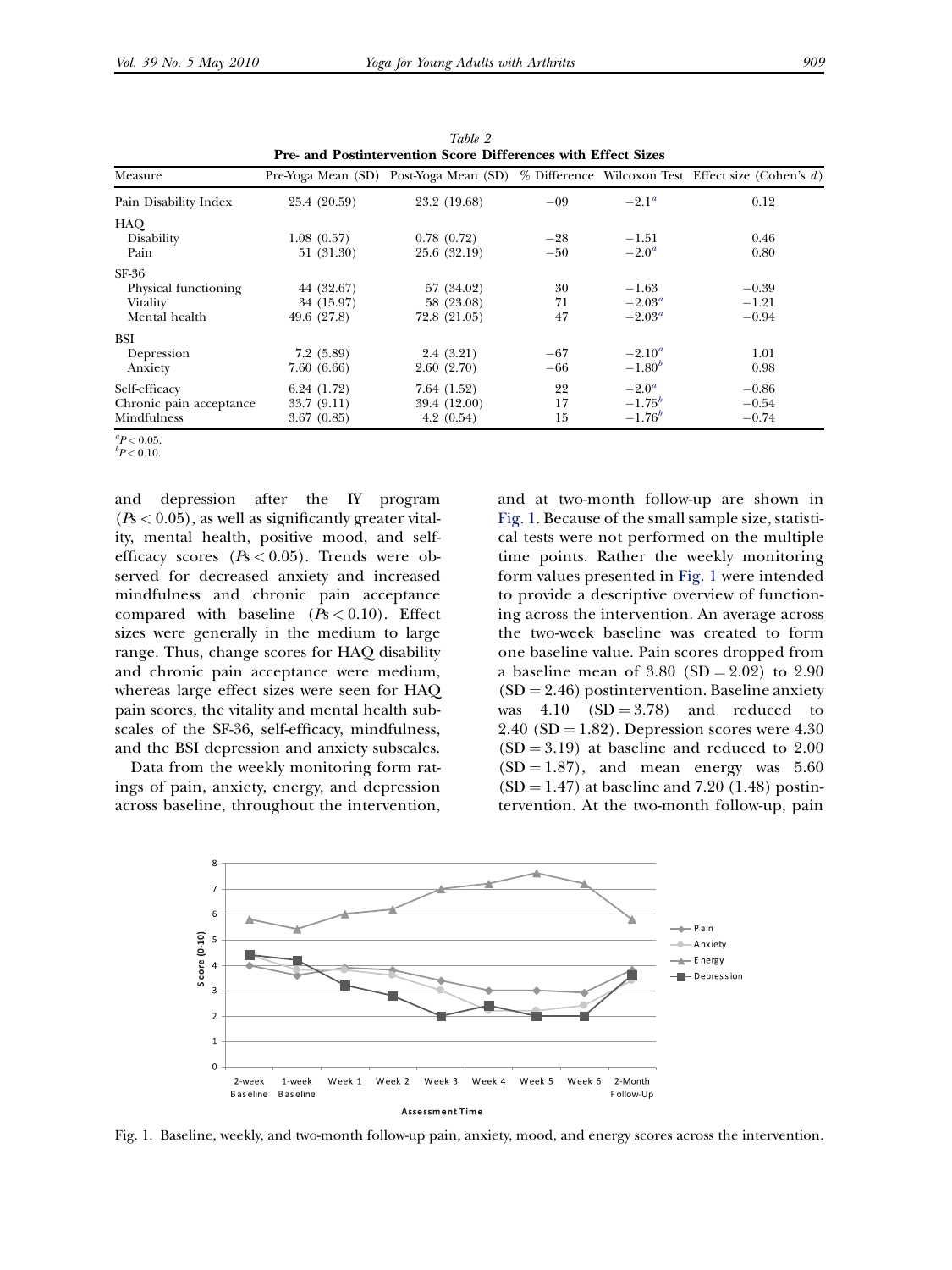had returned to baseline levels, whereas followup anxiety, depression, and energy appeared to trend toward baseline levels.

## Qualitative Data

Pain and RA Symptoms. There was a sense of searching for evidence, including one participant who noted that he was able to reduce his medication, and thus, "get off one of the crutches'' and still manage the pain. This participant also noted an improvement in morning symptoms.

When I started, in the mornings, I would wake up with a little bit of pain in my elbow or knee or something and I really don't have that at all anymore.

Some participants mentioned an increase in muscle pain during the intervention, although it was felt that this was a "good pain" and attributed it to ''waking up those areas that have not been worked out enough.'' There was an uncertainty about whether the program helped with RA-related pain, with some participants ambivalent about whether their pain was improved.

And in terms of the pain, I think some days I thought ''Oh wow, it's really working'' and some days I don't know. It's hard to really tell.

These participants concluded that they would require a longer intervention to know whether yoga impacted pain levels. However, there was a sense of relief in affected areas, especially during class: ''I felt at ease with all my joints and my body.''

Participants also expressed greater certainty about a newfound ability to deal with the pain in more adaptive and effective ways. The following quote demonstrates that rather than being a panacea for pain and symptom relief, yoga provided a tool to manage pain.

My pain is still there ...but now the difference is that I could reduce the pain by relaxing and just learning to be stress-free and just to be more peaceful. I've learned that if I'm peaceful and more stress free my pain eases away a little. So I'm doing better now.

Participants were substantially more sure about a reduction in general aches and pain.

Thus, it was felt that back pain from sitting at a computer desk or early morning stiffness was reduced. Range of motion was also improved for many, which positively impacted RA symptoms.

Participants also reported improved general functioning, although the mechanisms for this improvement may have been through psychological benefits rather than a reduction in pain.

It made me feel better ...overall it helped, just in general helped my energy level so that helped across the board with life.

No adverse events were reported, and participants felt that IY was a safe and accessible form of yoga for people with RA.

Yoga as a Long-Term Treatment. A number of participants expressed regret that they had only just been introduced to a form of yoga that was helpful and suitable for people with physical limitations. There was a sense that if only they had known about IY classes earlier in their diagnosis, they could have prevented much of the physical and psychological impairment they had experienced.

If I had learned this even when I was in high school, God what a great thing to learn at a young age, because sometimes pain can be worsened because we're thinking about it too much so if you are in a position to learn how to quiet that, it will help anything. If you can learn to do that when you are young, how much damage would you have in the long run?

There was a corresponding wish to share their experiences with family and friends, and to educate other young people with RA about IY: ''I already tell people about yoga and this particular yoga to look for a teacher that's certified Iyengar and one that uses props.''

Despite their desire to have known about IY early on, the two-month follow-up interviews revealed that most participants had not continued with classes after the completion of the program. All participants expressed goals to continue with yoga, but only one had continued by attending local classes. The main barriers included a reluctance to attend classes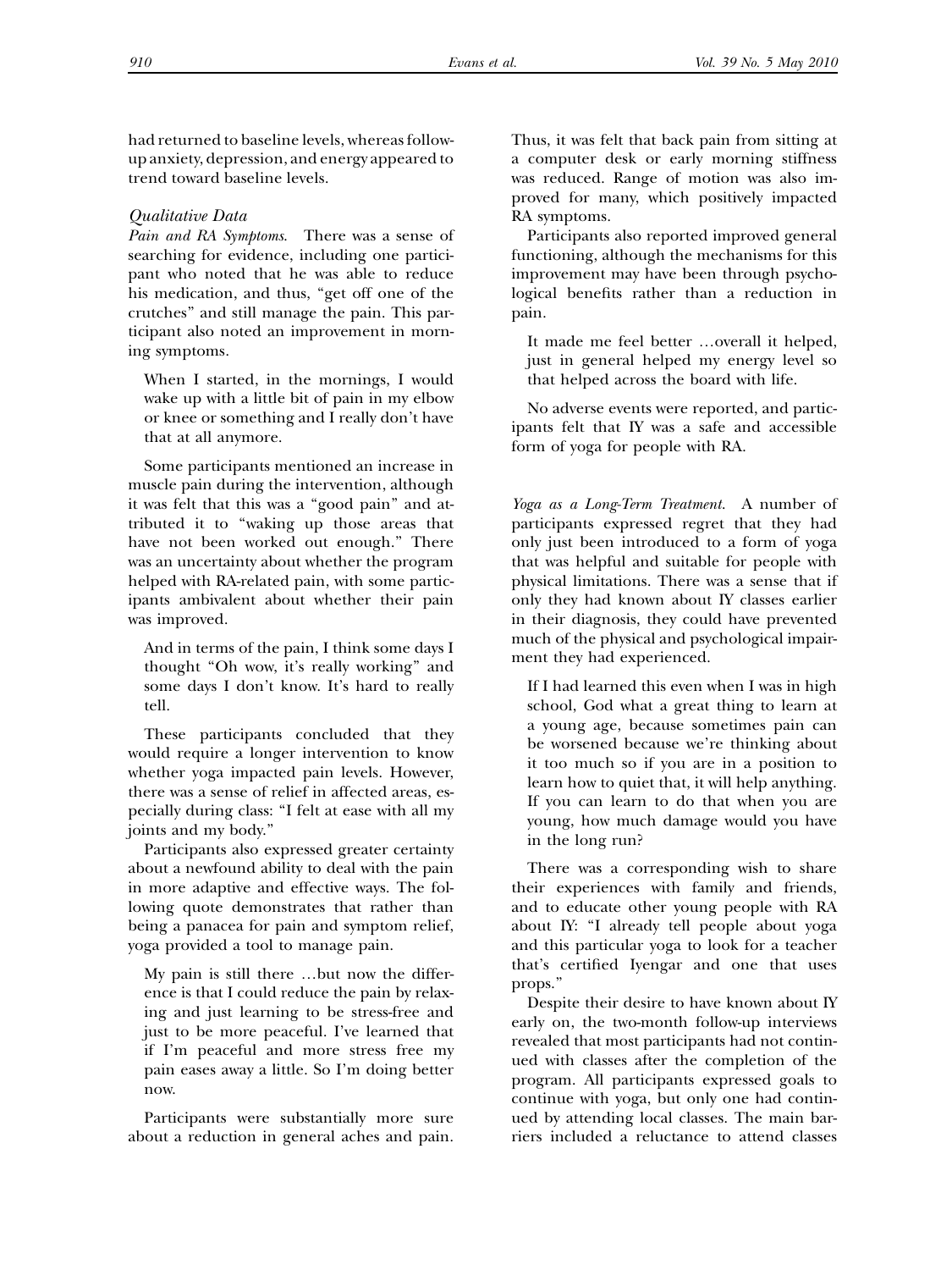not designed for people with RA, scheduling conflicts, and a change in life circumstances.

Despite a low-level of continuation with yoga, all participants felt that the classes were valuable and beneficial. Most noted that their symptoms, particularly range of motion, were no longer improving since they had stopped yoga. Persisting in regular practice was thought to lead to increased energy, more range of motion in affected joints, improved mood, calmness, and a reduction in pain. The following participant noted that her physician had also noticed benefits after the program:

My rheumatologist even noticed the change in my fatigue and mood; he is interested in learning more about Iyengar yoga and would love to see more Iyengar yoga programs open to patients of all ages.

However, participants realized that to experience ongoing benefits, they would need to continue: ''I think I need to stick with practicing yoga on a regular basis to improve symptoms long-term.''

## **Discussion**

There was evidence for the feasibility of IY for young adults with RA. Our initial attrition rate was 37%, and it is likely that this would have been lower had we used additional exclusion criteria to screen out potential subjects with recent injuries. Scheduling difficulties were the main source of attrition, affecting 25% of our original sample. However, after the first week of classes, the remaining sample completed the study with an excellent rate of attendance. This was despite the fact that two participants traveled greater than 25 miles to attend classes, although offering gas money to those living large distances may have increased attendance. These findings suggest that given sufficient exclusion criteria and a flexible schedule to develop class times, IY is an attractive intervention for young adults with RA. There were no adverse events reported, providing initial support for the safety of IY to treat young adults with RA. Feasibility of assessing functioning across the intervention also was high, with participants completing the weekly monitoring form each week. Monitoring of symptoms

should be undertaken in future larger studies to inform the necessary dose of yoga to achieve optimal responses.

Despite the small sample size, the results of the quantitative analyses indicated that IY significantly improved the pain, pain disability, and depression of participants. Compared with baseline, significant improvements also were found for vitality, mental health, and self-efficacy. Trends were revealed for reduced anxiety and increased mindfulness and acceptance. Effect sizes were generally in the medium to large range, especially for pain and mental health variables, indicating that IY may lead to meaningful improvements in patient well-being. However, large-scale clinical trials are needed before recommendations can be made. The weekly monitoring form provided valuable descriptive information about the dose of IY. Functioning appeared to improve over time, although the follow-up data revealed a return to near-baseline levels, suggesting that either a longer IY course is required for protracted benefit or benefits are only available during active IY practice.

The findings of the present study extend the results of previous yoga research examining yoga for musculoskeletal conditions in older people. This prior work has found improved handgrip strength in RA patients $9.27$  and improved pain and functioning after IY to treat osteoarthritis of the knee $12$  and hands.<sup>[10](#page-9-0)</sup> The present study represents the first time that a young RA population has been examined, and a spectrum of biopsychospiritual outcomes has been explored. Our qualitative findings suggest perceived benefits for RA symptoms, although reports regarding pain were mixed.

A comparison of the quantitative and qualitative data demonstrates the cross-validity of participants' responses regarding certain aspects of functioning, including enhanced well-being. One area of discrepancy in the sources of data relates to pain. Although the quantitative findings point to a significant reduction in pain, interviews revealed less certainty that yoga changed RA-related pain. It is possible that the numeric data reflected the reduced general aches and pain reported in interviews. The discrepancy may be because of limitations of questionnaire methodology, which forces respondents into pre-existing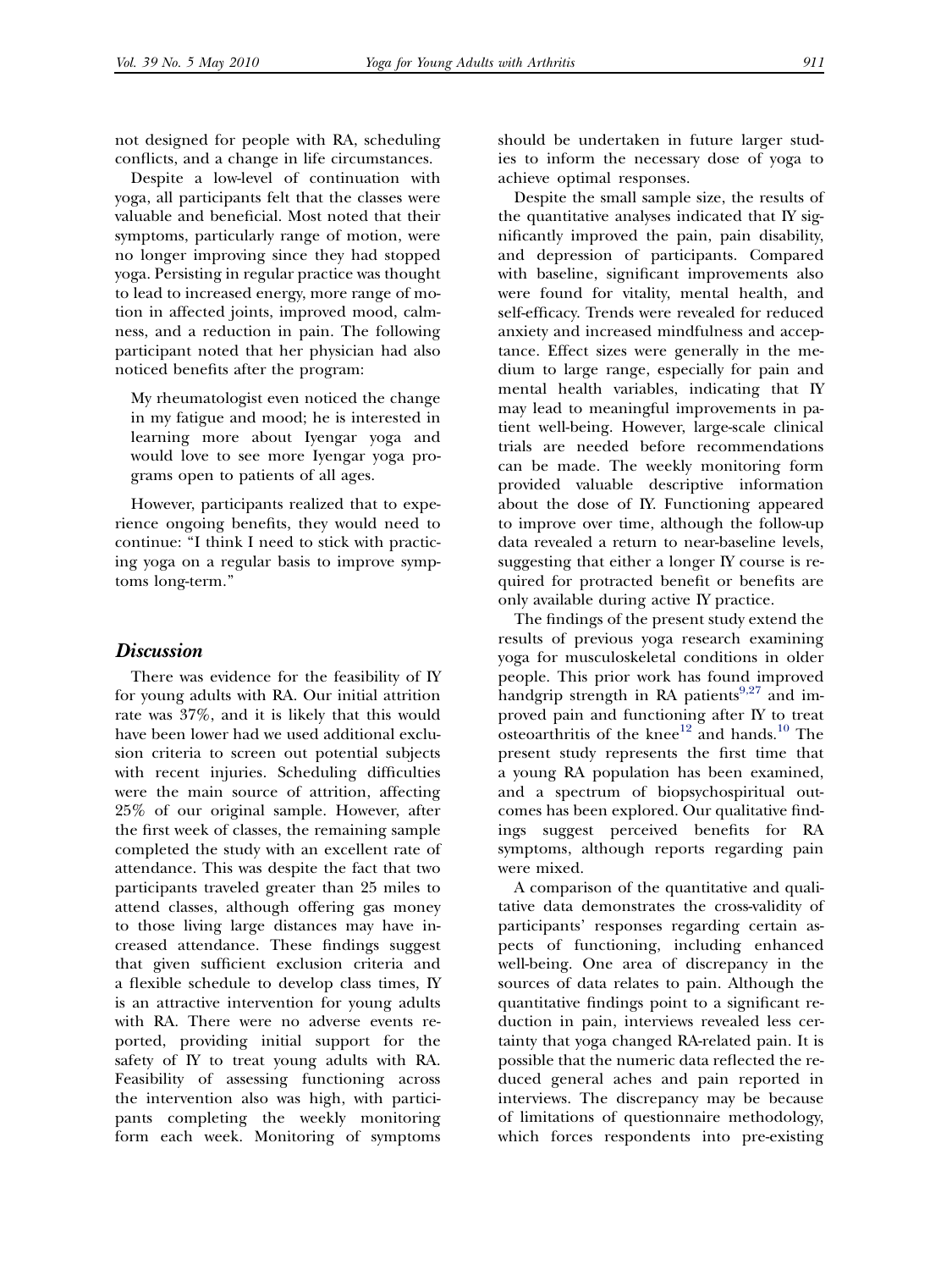choices, as opposed to interviews, which allow respondents to express uncertainty, and possibly allow finer grained distinction between general vs. RA-specific pain. Another explanation is that participants were less accurate in assessing their pain in the interviews, which required recall of pain over the previous six weeks, as opposed to the questionnaires that asked about pain over the last week. This is consistent with literature assessing the reliability of pain reports, which have shown recall bias, such that increasing length of report period is related to higher levels of reported symptoms.<sup>[28](#page-9-0)</sup>

Comparison of the qualitative and quantitative data is valuable in terms of understanding the two-month follow-up data. The quantitative data suggested a return to nearbaseline levels of functioning on the weekly monitoring form. The interviews revealed that most participants had not continued with a regular yoga practice, and simultaneously reported a reduction in the benefits they experienced during the intervention. Together, these data suggest that to experience long-term improvements, young people with RA may require a lasting yoga practice. Future research should explore barriers to continued practice, and whether yoga at home is a suitable substitute on completion of a yoga program. Given that RA is a chronic disease, long-term management of symptoms is expected. This may especially be the case for physical activity, with current RA recommendations indicating the need for regular and sustained activity.

The significant quantitative findings and the enhanced sense of well-being revealed in the qualitative data point to the promise of IY as an adjunct treatment for young adults with RA. Larger studies are needed that include a substantial sample and use a randomized controlled design to account for the attention, group, and expectation effects of being in a yoga class. In particular, the positive effects of group membership may have lead to some of the benefits, especially given that a number of participants reported that they appreciated being with similarly affected people. Our subject group was predominantly (80%) female, although this ratio is not atypical for yoga clas-ses in the general population<sup>[30](#page-9-0)</sup> or for an RA population.[31](#page-9-0) Furthermore, our IY program

was only six weeks long. Ratings from the weekly monitoring form suggest that a longer intervention might have resulted in further improvements. Future studies should consider lengthening the duration of the program to maximize physical and mental health outcomes.

Further research is needed regarding the biological aspects of yoga. Self-reported functioning was chosen as the primary outcome in this study because of the recent emphasis on patient reported outcomes in clinical research over biochemical and physical measurements.[18](#page-9-0) However, symptoms such as joint counts and sedimentation rates may provide additional information about the range of outcomes impacted, whereas measuring autonomic nervous system activation and neuroendocrine responses would allow validation of participant's reports regarding a sense of well-being and relaxation.

Although conclusions are limited by the small sample size and inability to control for nonspecific effects such as group support, the present study contributes to our understanding of yoga as a suitable adjunct treatment in the clinical care of young RA patients. The findings suggest that IY is attractive to patients. Further studies are required to confirm that yoga impacts well-being, including physical and psychospiritual functioning. It is likely that long-term yoga practice is required to maintain benefits. Given the proliferation of yoga studios and the possibility of home practice, incorporating yoga as part of a management program may be feasible. However, the very abundance of yoga classes raises an additional point regarding safety. Not all yoga classes are comparable in terms of safety and efficacy, and caution must be exercised in recommending yoga classes that do not have a demonstrable teacher training system or experience with medical populations. The present study examined IY, a tradition associated with an extensive training program and therapeutic sequences and modifications specifically for patients. It is questionable whether the findings generalize to other styles of yoga. Should further research confirm the present findings, IY is likely to offer a cost-effective, transportable, and accessible tool for young RA patients.